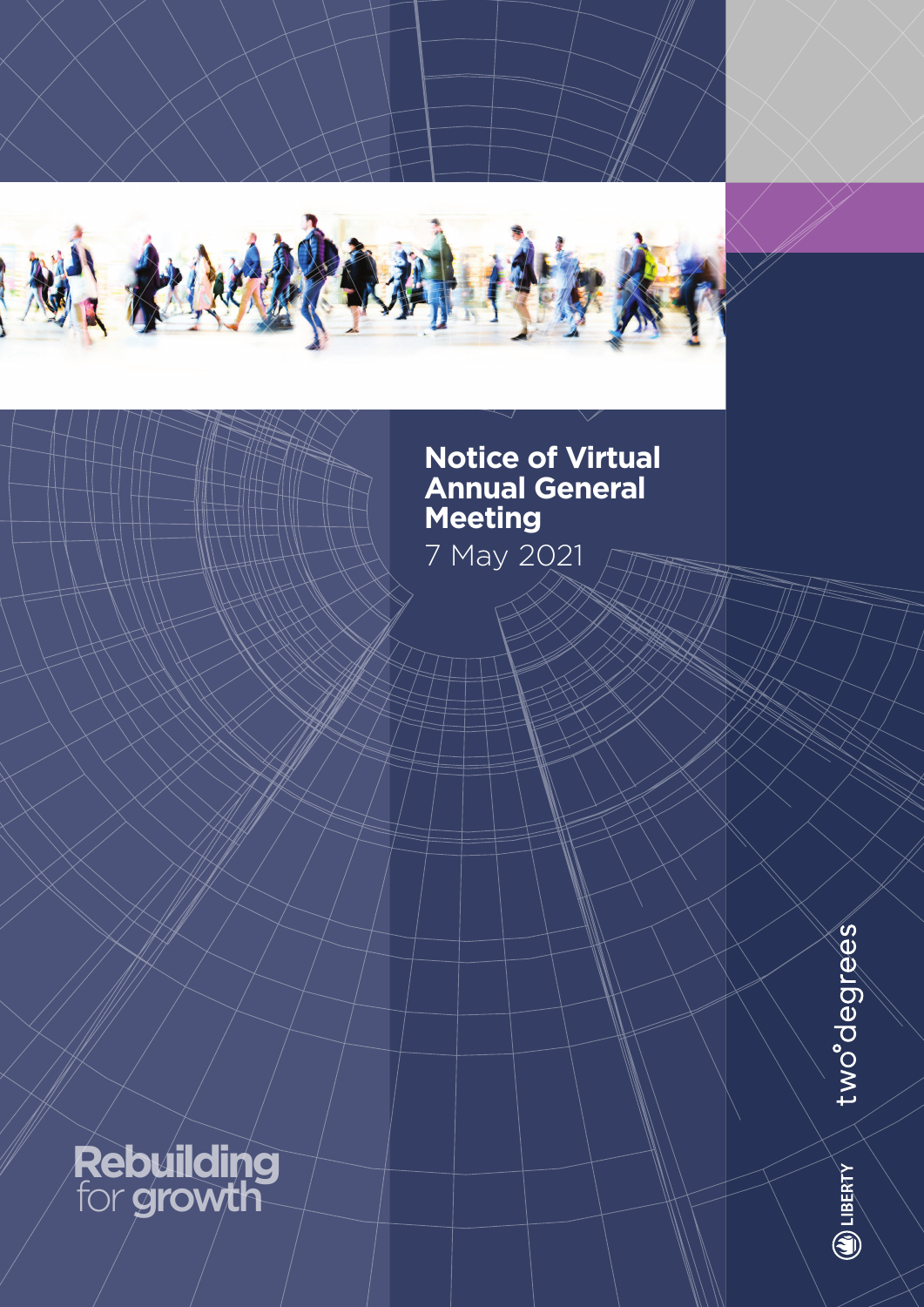to be held on 7 May 2021

# Liberty Two Degrees Limited

(Incorporated in the Republic of South Africa) (Registration number: 2018/388906/06) JSE share code: L2D ISIN: ZAE000260576 Registered as a REIT (L2D or the Company)

# Notice of annual general meeting

NOTICE IS HEREBY GIVEN that the Third Annual General Meeting (the meeting or AGM) of the shareholders of the Company will be held on Friday, 7 May 2021 at 12:00.

# Electronic participation

The meeting will only be held by way of electronic participation, which is permitted by the JSE Limited, the Companies Act 71 of 2008, as amended, and the Company's Memorandum of Incorporation.

Shareholders wishing to participate in the meeting via electronic communication are requested to deliver written notice by email to investors@liberty2degrees.co.za (attention Ben Swanepoel, Company Secretary) by not later than 12:00 on Monday, 3 May 2021. For the notice to be valid, it must contain the following details:

- if the shareholder is an individual, a certified copy of his/her identity document and/or passport; or
- if the shareholder is not an individual, a certified copy of a resolution by the relevant entity and a certified copy of the identity documents and/or passports of the persons who passed the relevant resolution. The resolution must provide the particulars of the person authorised to represent the relevant entity at the meeting via electronic communication; and
- a valid email address.

Shareholders participating via electronic communication will still need to submit completed proxy forms in advance of the meeting in order for their votes to be counted. The details for proxy form submission are contained on the proxy form.

By no later than 12:00 on Tuesday, 4 May 2021, the Company shall, by reply email notify a shareholder, who has delivered a valid notice as indicated above, of the relevant details through which the shareholder can participate electronically.

We request that shareholders deliver their proxies (preferably via email to proxy@computershare.co.za) no later than 24 hours before the commencement time of the meeting to allow time for completion of the administrative processes relating to the meeting.

Proxy forms submitted on the day of the meeting must be emailed simultaneously to the transfer secretaries (proxy@computershare.co.za) and the L2D Company Secretary (ben.swanepoel@ liberty2degrees.co.za), before any proxy seeks to exercise any right granted to it.

This notice includes the attached form of proxy.

# Record dates, proxies and voting

Record date to receive the notice: Friday, 9 April 2021

Last date to trade to be eligible to vote: Monday, 26 April 2021

Record date to be eligible to vote: Friday, 30 April 2021

Last date for lodging forms of proxy: Thursday, 6 May 2021 by 12:00

Vitual AGM: Friday, 7 May 2021 at 12:00

Accordingly, the record date for shareholders to be entitled to participate in and vote at the Annual General Meeting is Friday, 30 April 2021.

# Annual Financial Statements and Integrated Annual Report

The Annual Financial Statements, Integrated Annual Report and Environmental, Social and Governance (ESG) Report of the Company for the year ended 31 December 2020 are available from Thursday, 22 April 2021 on www.liberty2degrees.co.za or on request during normal business hours at L2D's registered address, 3rd Floor, West Office Block, Nelson Mandela Square, Corner Maude and 5th Streets, Sandton, 2196 from the Company Secretary, Ben Swanepoel.

The company and its subsidiaries together comprise the Group.

# Purpose of the meeting

The purpose of the meeting is to:

- Present the Group audited Annual Financial Statements of the Company for the year ended 31 December 2020, together with the reports of the directors and the auditor thereon and the Audit Committee report for the year ended 31 December 2020;
- Consider any matters raised by shareholders; and
- Consider and, if deemed fit, to pass, with or without modification, the ordinary and special resolutions set out below.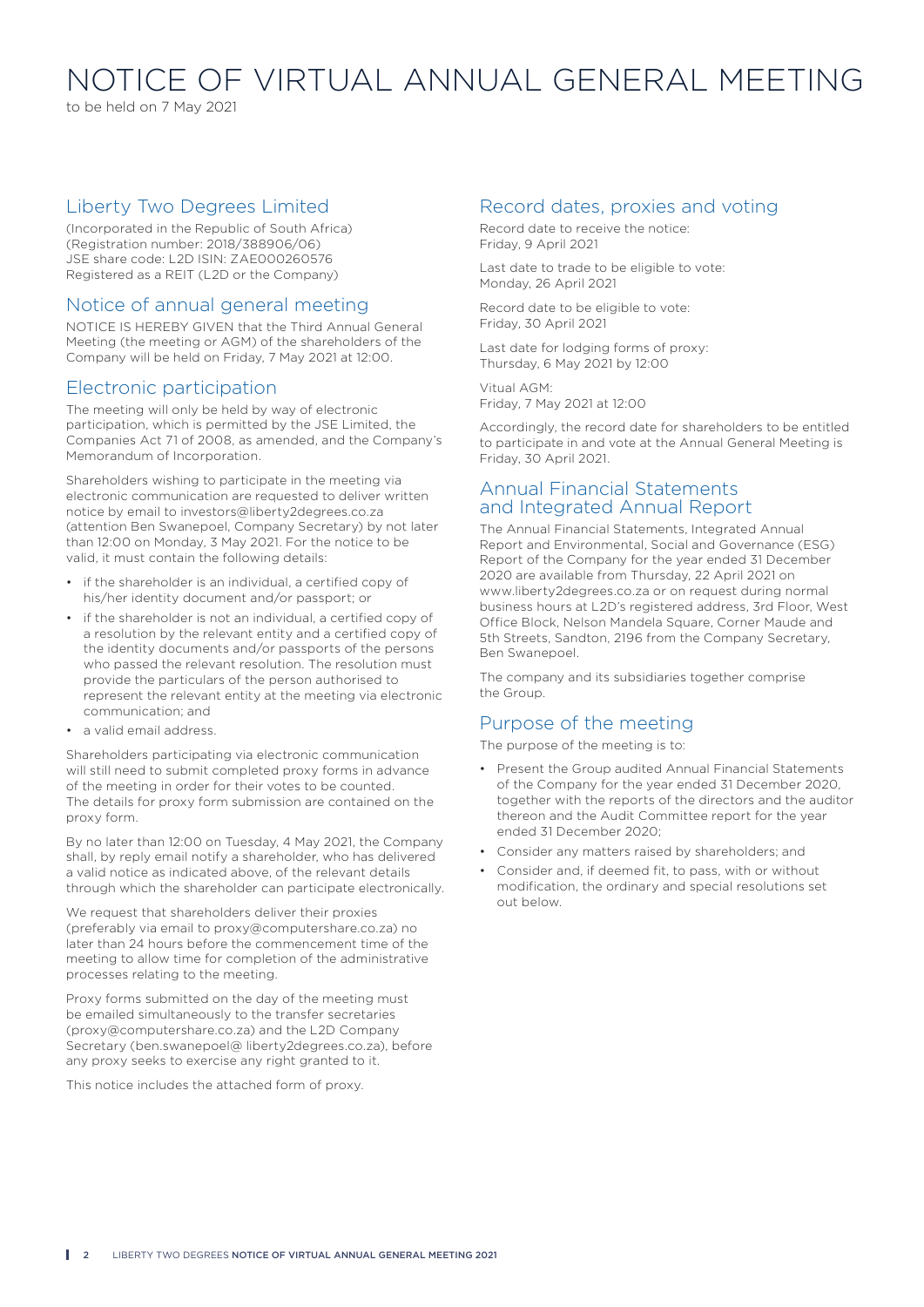to be held on 7 May 2021

# Ordinary resolutions

The ordinary resolutions set out below, require the support of a simple majority (50% +1) of the votes exercised by shareholders present or represented by proxy at this meeting in order to be adopted save for ordinary resolution number 8, which in terms of the JSE Limited (JSE) Listings Requirements, requires the support of at least 75% of the votes exercised.

### 1. Ordinary resolution number 1

#### Annual financial statements

To adopt the Annual Financial Statements of the Company and Group for the year ended 31 December 2020.

# 2. Ordinary resolution number 2.1 to 2.4

#### Confirmation of independent non-executive directors appointed by the Board

In accordance with the Memorandum of Incorporation (MOI) of the Company, to confirm and approve the appointments of the following directors:

- 2.1 Mr P Nelson appointed on 26 May 2020
- 2.2 Ms B Makhubedu appointed on 21 October 2020
- 2.3 Dr P Makhoalibe appointed on 21 October 2020
- 2.4 Mr C Ewin appointed on 1 January 2021

### Retirement and re-election of non-executive directors

As per the announcement released on SENS on 4 December 2020, Wolf Cesman will be retiring at the AGM and is therefore not offering himself for re-election. The Board wishes to thank Mr Cesman for his invaluable contribution over the years.

The MOI provides that one-third of the directors (excluding the Chief Executive and Financial Director), and if their number is not a multiple of 3 (three) then the number nearest to, but not less than one-third, shall retire from office. The directors to retire at each AGM shall firstly be those that were appointed by the board since the last AGM and thereafter the Board shall determine which directors shall retire at each AGM.

Given the above, no other non-executive directors are due for retirement at the AGM.

The Board is satisfied that the composition of the board reflects the appropriate balance of knowledge, skills, experience, competencies relevant to its operations, diversity, and independence to execute its roles and responsibilities effectively.

The brief curricula vitae of the directors standing for election are provided on page 11 of this notice.

# 3. Ordinary resolution number 3.1 to 3.3

### Election of audit and risk committee members

To elect by individual resolutions, the following independent non-executive directors as members of the Audit and Risk Committee of the Company and the Group.

The Board recommends their re-election subject to their re-election in terms of ordinary resolutions 2.1, 2.2 and 2.4.

- 3.1 Mr P Nelson
- 3.2 Ms B Makhubedu
- 3.3 Mr C Ewin

## 4. Ordinary resolution number 4

### Appointment of auditor

To re-appoint, on recommendation of the Audit and Risk Committee, PwC Inc. as the independent registered auditor of the Group for the ensuing financial year, and to note that the individual registered auditor who will undertake the audit during the financial year ending 31 December 2021 is Ms J Basson.

The Audit and Risk committee and the Board are satisfied that PwC Inc. meets the provisions of the Companies Act and have complied with the JSE Listings Requirements.

## 5. Ordinary resolution number 5 (non-binding advisory vote)

### Approval of remuneration policy

To approve, as recommended by King IV, L2D's remuneration policy by way of a non-binding advisory vote, as set out in the Remuneration Report contained in the Integrated Annual Report.

The passing of this ordinary resolution is by way of a non-binding advisory vote. If 25% or more of the voting rights exercised by shareholders are cast against this resolution, the Company will, in its voting results announcement, extend an invitation to dissenting shareholders to engage with the Company to discuss the reasons for their dissenting votes.

# 6. Ordinary resolution number 6 (non-binding advisory vote)

#### Approval of the implementation report on the remuneration policy

To approve, as recommended by King IV, L2D's implementation report on the remuneration policy by way of a non-binding advisory vote, as set out in the Remuneration Report contained in the Integrated Annual Report.

The passing of this ordinary resolution is by way of a non-binding advisory vote. If 25% or more of the voting rights exercised by shareholders are cast against this resolution, the Company will, in its voting results announcement, extend an invitation to dissenting shareholders to engage with the Company to discuss the reasons for their dissenting votes.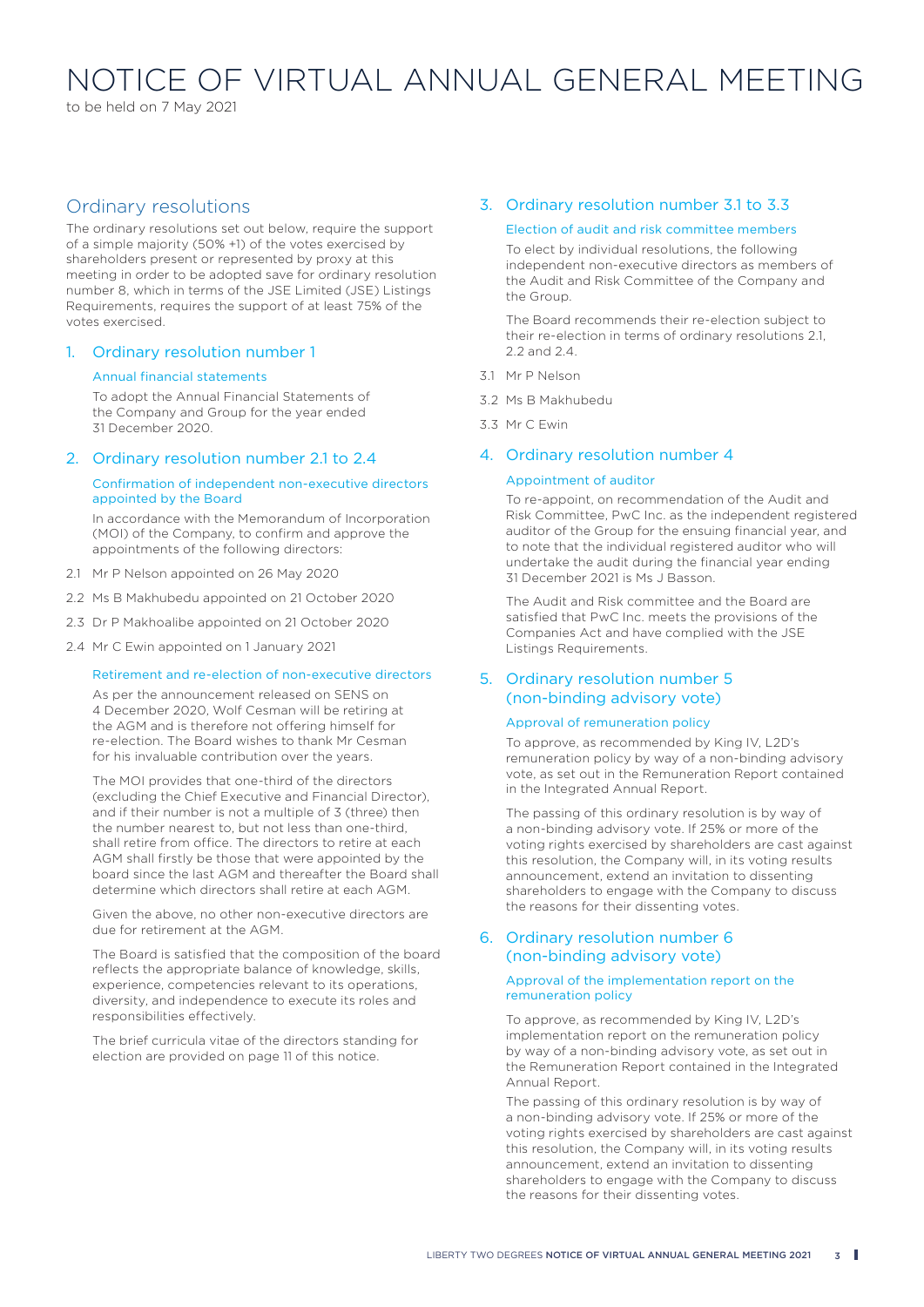to be held on 7 May 2021

# 7. Ordinary resolution number 7

#### To place the unissued authorised ordinary shares under the control of the directors

To place the unissued authorised ordinary shares of no par value in the Company under the control of the directors of the Company who are authorised to allot and issue any such shares at their discretion, subject at all times to the provisions of the Companies Act, 2008, as amended (the Companies Act), the Company's MOI and the JSE Listings Requirements, provided that the number of ordinary shares issued hereunder in aggregate in any one financial year, is limited to 10% (ten percent) of the number of shares in issue at 31 December 2020 being 90 844 333 (Ninety Million Eight Hundred and Forty Four Thousand Three Hundred and Thirty Three shares), and is subject to a maximum discount of 5% (five percent) of the weighted average traded price on the JSE of those shares over the 30 business days prior to the allotment, issue or disposal as the case may be.

#### Additional information

In terms of the Company's MOI, shareholders must approve the placement of the unissued authorised ordinary shares under the control of the directors. The authority will be subject at all times to the Companies Act, the JSE Listings Requirements and the restrictions imposed by the Company's MOI. This approval is sought to ensure that the Company has maximum flexibility in managing its capital resources.

For avoidance of doubt it is highlighted that the 10% referred to above includes any shares issued under the general authority to issue shares for cash as set out in ordinary resolution number 9 below. The general authority to repurchase shares will be governed by Special Resolution number 3.

## 8. Ordinary resolution number 8

#### General authority to issue shares for cash

To grant the directors the general authority, to issue shares in the Company for cash as and when they in their discretion deem fit, subject to the Companies Act, the JSE Listings Requirements, the Company's MOI, where applicable, and the following limitations, namely that:

- the shares which are the subject of the issue for cash must be of a class already in issue, or where this is not the case, must be limited to such shares or rights that are convertible into a class already in issue;
- any such issue will be made only to "public shareholders" as defined in the JSE Listings Requirements and not related parties;
- the number of shares issued for cash shall not in the aggregate in any one financial year exceed 5% (five percent) of the Company's issued share capital, being an equivalent of 45 422 167 (Forty Five Million Four Hundred and Twenty Two Thousand One Hundred and Sixty Seven) shares as at the date of the notice of this meeting, being Thursday, 15 April 2021;
- any shares issued in terms of this general authority must be deducted from the initial number of shares available under this general authority;
- in the event of a sub-division or consolidation of issued shares during the period of this general authority, the general authority must be adjusted accordingly to represent the same allocation ratio;
- this authority be valid until the Company's next Annual General Meeting, provided that it shall not extend beyond 15 (fifteen) months from the date that this authority is given;
- a paid press announcement giving full details, including the number of shares issued, the average discount to the weighted average traded price of the shares over the 30 (thirty) business days prior to the date that the issue is agreed in writing and an explanation of the intended use of funds, will be published at the time of any issue representing, on a cumulative basis within 1 (one) financial year, 5% (five percent) or more of the number of shares in issue prior to the issue; and
- in determining the price at which an issue of shares may be made in terms of this authority, the maximum discount permitted will be 5% (five percent) of the weighted average traded price on the JSE of the shares, adjusted for any *cum* distribution portion, if applicable, over the 30 (thirty) business days prior to the date that the price of the issue is determined or agreed to by the Board and the party subscribing for the securities.

In accordance with the JSE Listing Requirements, in order for ordinary resolution number 8 to be passed, the support of at least 75% of the total number of votes exercised by shareholders, present in person or by proxy, is required.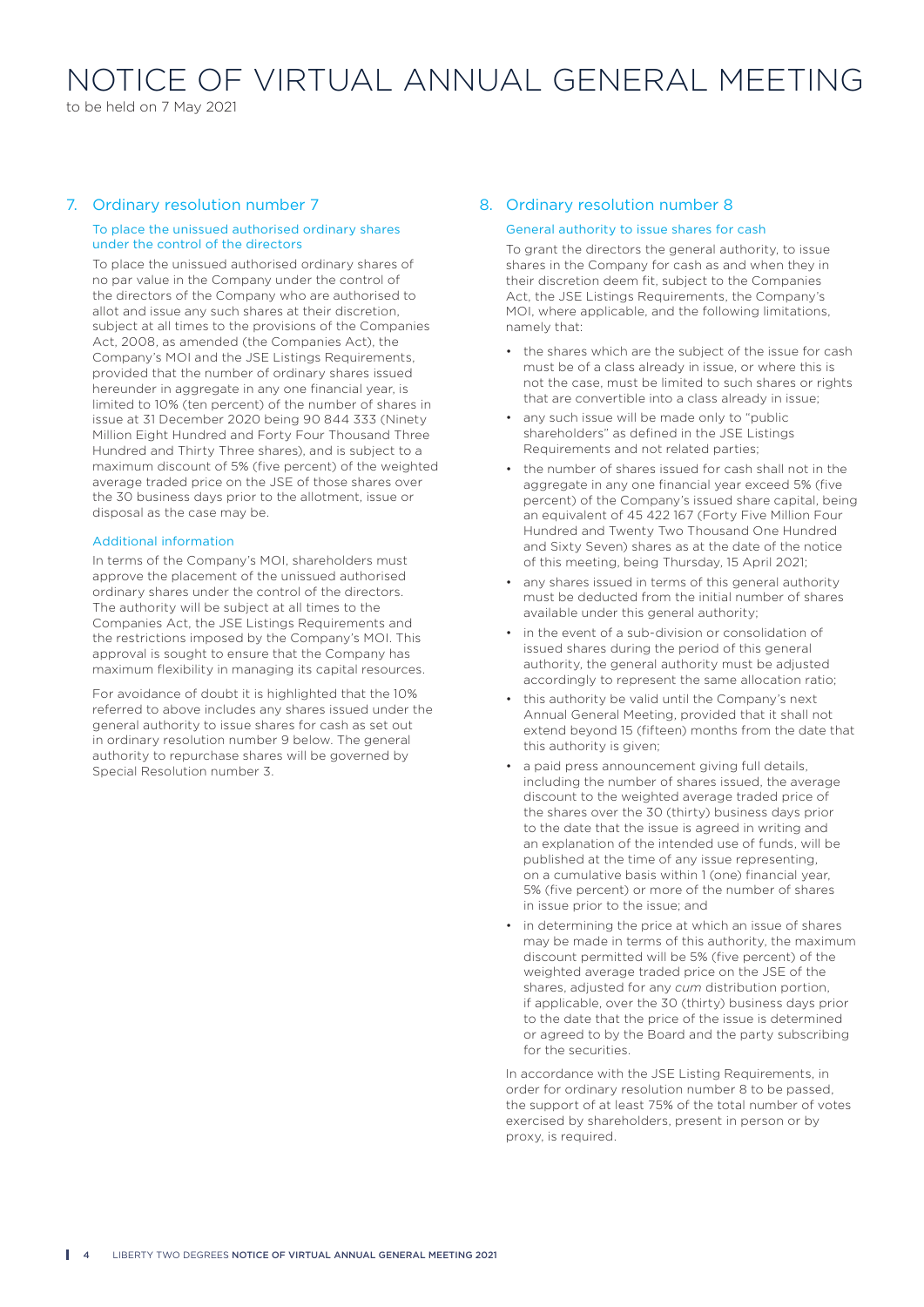to be held on 7 May 2021

# Special resolutions

The special resolutions set out below, require the support of at least 75% of votes exercised by shareholders present or represented by proxy at this meeting in order to be adopted.

### 9. Special resolution number 1

#### Non-executive directors' remuneration 2021

To grant the Company authority, by separate vote in respect of each item, to make payment of remuneration to the non-executive directors for their services as directors and/or pay any fees related thereto provided that the authority shall be valid from 1 January 2021 until the next Annual General Meeting, as follows:

|               |                                            | <b>EXCLUDING VAT</b> |          |
|---------------|--------------------------------------------|----------------------|----------|
|               |                                            | 2021                 | 2020     |
|               | <b>Board</b>                               |                      |          |
| 1.1           | Chairman <sup>1</sup>                      | R862000              | R837000  |
| $1.2^{\circ}$ | Lead Independent Director <sup>2</sup>     | R335000              | R325 000 |
| 1.3           | Member                                     | R232000              | R225000  |
| 1.4           | International Member                       | £48000               | £47 050  |
|               | Committees                                 |                      |          |
| 1.5           | Audit and Risk Chairman                    | R237000              | R230000  |
| 1.6           | Audit and Risk Member                      | R <sub>124</sub> 000 | R120000  |
| 1.7           | Social. Ethics and Transformation Chairman | R <sub>115</sub> 000 | R112 000 |
| 1.8           | Social. Ethics and Transformation Member   | R72000               | R70000   |
| 1.9           | Remuneration and Nomination Chairman       | R <sub>124</sub> 000 | R120000  |
| 1.10          | Remuneration and Nomination Member         | R77000               | R75000   |
| 1.11          | Other committee meetings <sup>3</sup>      | R21000               | R21000   |

*1 Composite fee inclusive of serving on committees.*

*<sup>2</sup> Includes fees as board member*

*<sup>3</sup> Fees determined on an* ad hoc *basis*

*Fees are split equally between retainers and attendance-based fees.*

*The international member will be retiring at the AGM on 7 May 2021.*

*The approval of the non-executive directors' remuneration is exclusive of VAT.*

#### Reason and effect

The reason for special resolutions number 1.1 to 1.11 is to grant the Company the authority to pay remuneration to its directors for their services as directors in terms of the requirements of section 66(9) of the Companies Act.

The effect of the special resolutions number 1.1 to 1.11 is that the Company will be able to pay its non-executive directors for the services they render to the Company as directors without requiring further shareholder approval until the next Annual General Meeting.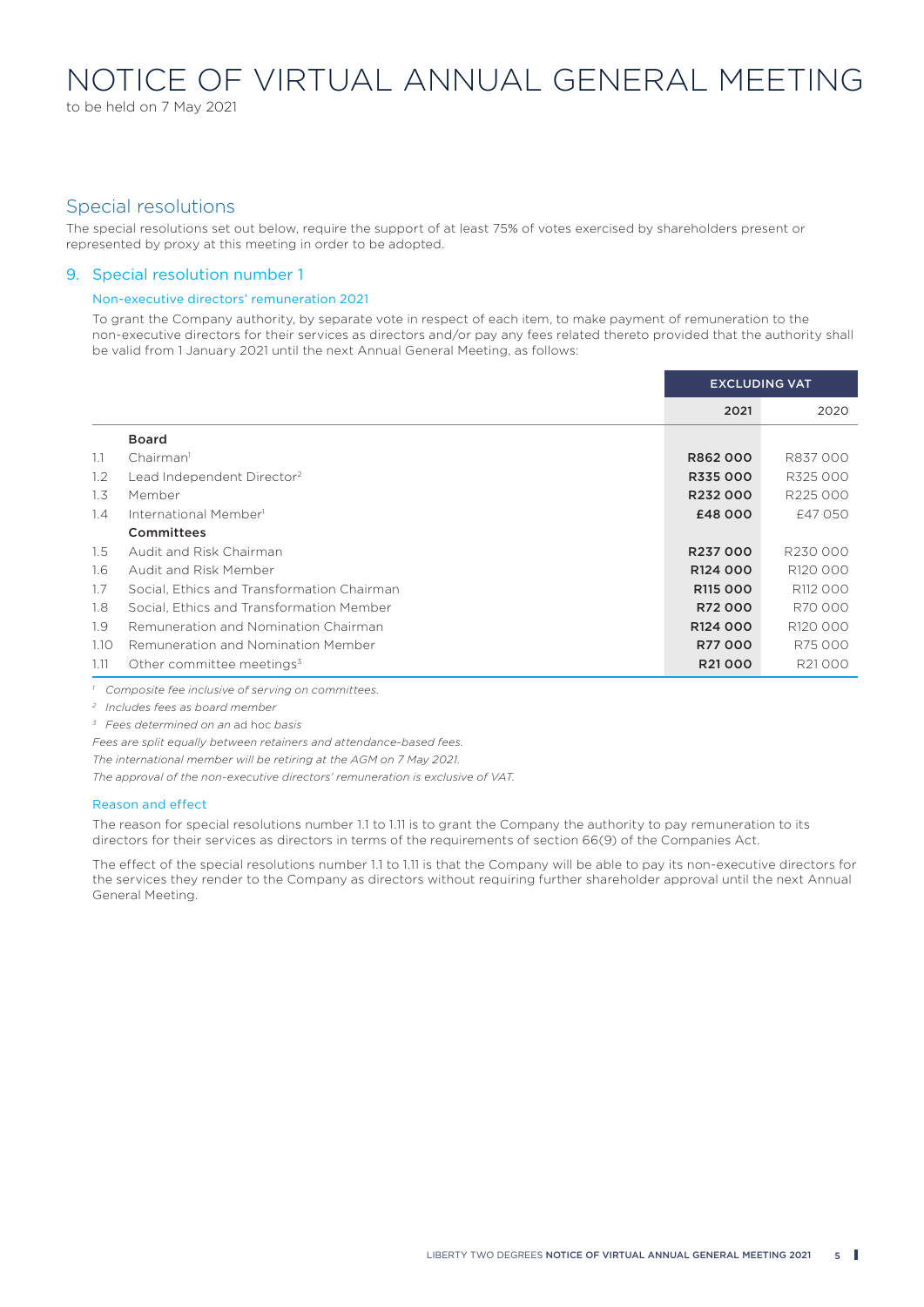to be held on 7 May 2021

# 10. Special resolution number 2

#### Financial assistance to related and inter-related parties

To authorise the directors, in terms of and subject to the provisions of sections 44 and 45 of the Companies Act, to cause the Company to provide any direct or indirect financial assistance to or for the benefit of:

- any company or corporation which is related or inter-related to the Company by way of loans, guarantees, the provision of security or otherwise, to any of its present or future subsidiaries and/or any other company or corporation that is, or becomes related or inter-related (as defined in the Companies Act) to the Company for any purpose or in connection with any matter, such authority to endure for a period of not more than two years; and
- any employee, director, prescribed officer or other person or any trust established for their benefit, in terms of the Liberty Two Degrees Restricted Share Plan described in the Company's remuneration report.

for such amounts and on such terms and conditions as the Board of the Company may determine.

#### Reason and effect

The reason for and effect of special resolution number 2 is to grant the directors of the Company the authority to cause the Company to provide financial assistance to any company or corporation which is related or inter-related to the Company, or any employee, director, prescribed officer or other person or any trust established for their benefit, in terms of the Liberty Two Degrees Restricted Share Plan.

The financial assistance will be provided as part of the day-to-day operations of the Company in the normal course of its business and in accordance with its MOI and the provisions of the Companies Act.

The directors will, in accordance with sections 44(3) (b) and 45(3)(b) of the Companies Act, ensure that financial assistance is only provided if the requirements of that section are satisfied, *inter alia*, that immediately after providing the financial assistance, the Company would satisfy the solvency and liquidity test set out in section 4 of the Companies Act.

## 11. Special resolution number 3

#### General authority to repurchase shares

To authorise the Company or any of its subsidiaries, by way of general authority, to acquire ordinary shares issued by the Company upon such terms and conditions and in such amounts as the directors may from time to time decide, but subject to the Companies Act and the JSE Listings Requirements, being that:

- any such acquisition of shares be effected through the order book operated by the JSE trading system and done without any prior understanding or arrangement between the Company and the counterparty;
- the Company is duly authorised by its MOI to acquire shares it has issued;
- the general authority shall be valid only until the Company's next Annual General Meeting or for 15 months from the date of this special resolution, whichever period is shorter;
- in determining the price at which the shares are acquired in terms of this general authority the maximum premium at which such shares may be acquired shall be 10% of the weighted average of the market price at which such shares are traded on the JSE, as determined over the five trading days immediately preceding the date of the repurchase of such shares;
- in any one financial year the general authority to repurchase will be limited to a maximum of 20% of the Company's ordinary issued shares as at the date of this special resolution;
- an announcement is made as soon as shares have been acquired, on a cumulative basis, of more than 3% of the number of shares in issue at the date of the Annual General Meeting at which this special resolution is approved, and for each 3% in aggregate acquired thereafter:
- the Company only appoints one independent third party agent to effect any repurchase(s) on its behalf;
- repurchases may not be made during a prohibited period as defined in paragraph 3.67 of the JSE Listings Requirements, unless the Company has a repurchase programme in place where the dates and quantities of securities to be traded during the relevant period are fixed (not subject to any variation) and full details of the programme have been disclosed to the JSE prior to the commencement of the prohibited period;
- the Company and the Group will be in a position to repay its debts in the ordinary course of business for a period of 12 months from the Company first acquiring securities under this general approval;
- the consolidated assets of the Company and the Group, being fairly valued in accordance with International Financial Reporting Standards, will be in excess of the consolidated liabilities of the Company and the Group for a period of twelve months from the Company first acquiring securities under this general approval;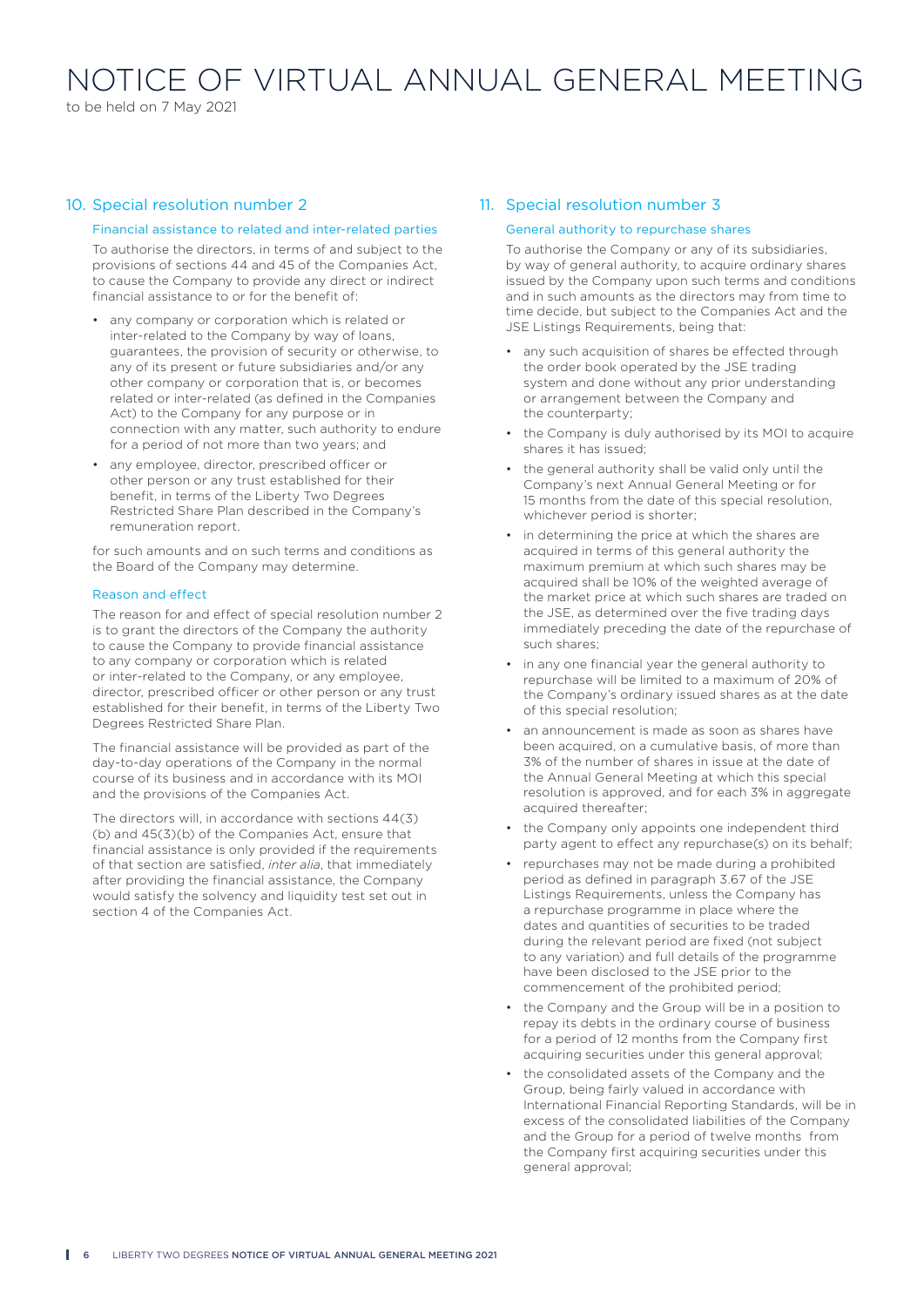to be held on 7 May 2021

- the capital, reserves and working capital of the Company and the Group will be adequate for a period of 12 months from the Company first acquiring securities under this general approval; and
- a resolution has been passed by the directors confirming that the Board has approved the general repurchase and that the Company will satisfy the solvency and liquidity test, and that since the test was performed, there will be no material changes to the financial position of the Group as set out in the Companies Act.

The JSE Listings Requirements require the following additional disclosures for purposes of this general authority, which are disclosed in the Annual Financial Statements namely:

- Major shareholders page 102
- Share capital of the Company page 54

#### Reason and effect

The reason for and effect of special resolution number 3 is to grant the Company a general authority to facilitate the acquisition of the Company's own shares, which general authority shall be valid until the earlier of the next Annual General Meeting the Company or the variation or revocation of such general authority by special resolution by any subsequent general meeting of the Company, provided that this general authority shall not extend beyond 15 months from the date of adoption of special resolution number 4. Such general authority will provide the directors with flexibility to affect a repurchase of the Company's shares, should it be in the interest of the Company to do so at any time while the general authority is in force.

#### Material change

There have been no material changes in the financial or trading position of the Company and its subsidiaries since the date of signature of the audit report and the date of this notice of the Annual General Meeting.

#### Directors' statement of intent

The directors intend, should the proposed authority be granted to them under this resolution, to use the such authority to continue, at appropriate times, to repurchase shares in the open market and thereby to more efficiently utilise cash or cash facilities.

The directors are of the opinion that it would be in the best interests of the Company to renew such general authority and thereby allow the Company or any subsidiary of the Company to be in a position to repurchase or purchase, as the case may be, the shares issued by the Company through the order book of the JSE, should the market conditions and the price justify such action.

#### Directors' responsibility statement

The directors, whose names are given on pages 16 and 17 of the Integrated Annual Report, collectively and individually accept full responsibility for the accuracy of the information pertaining to special resolution number 3 and certify that to the best of their knowledge and belief there are no facts that have been omitted which would make any statement false or misleading, and that all reasonable enquiries to ascertain such facts have been made and that this resolution contains all such information.

By order of the Board Liberty Two Degrees Limited

Ben Swanepoel *Company Secretary*

Johannesburg 15 April 2021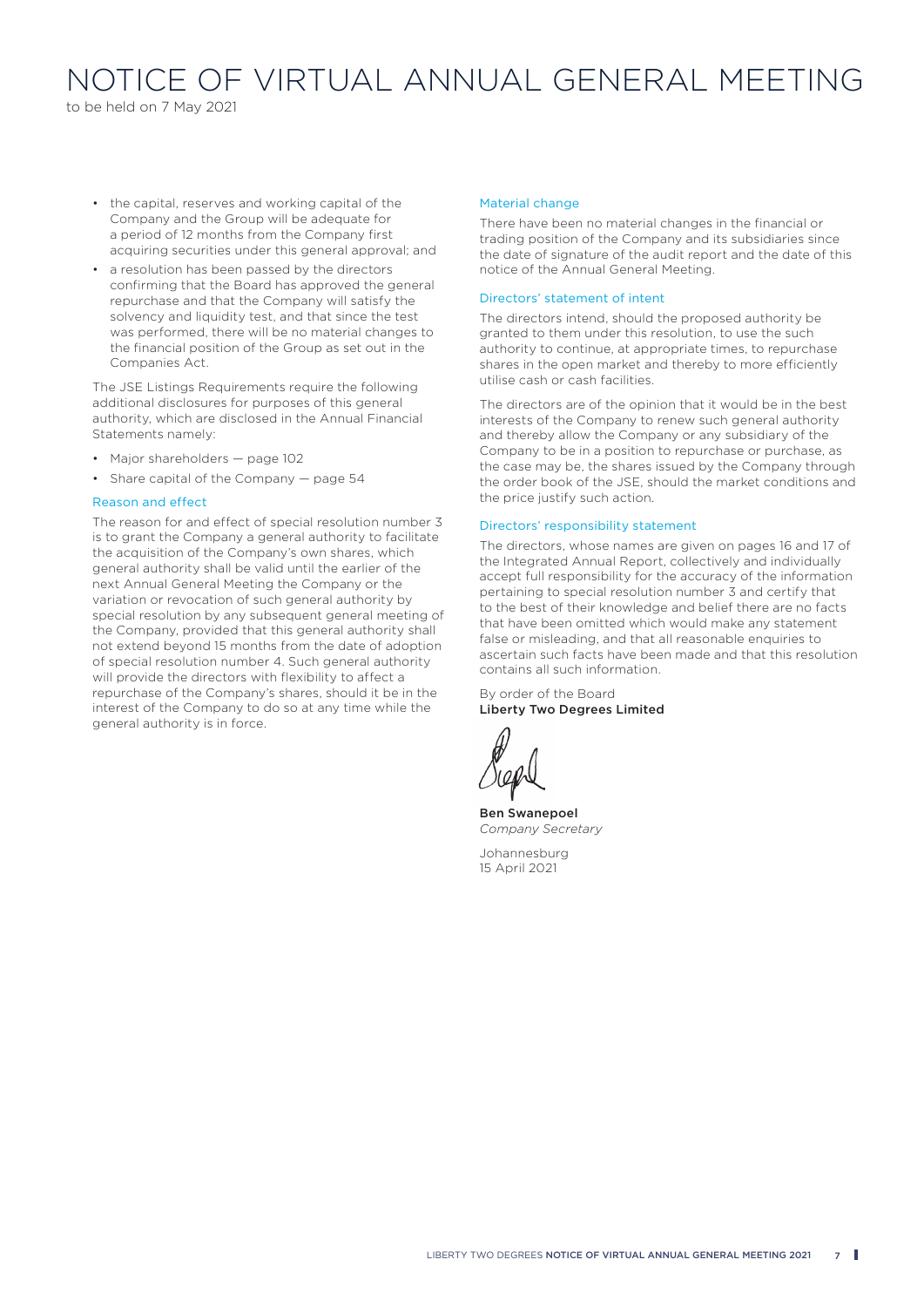# NOTES TO THE NOTICE OF VIRTUAL ANNUAL GENERAL MEETING

- 1. A quorum for the purposes of considering the resolutions above shall consist of three shareholders of the Company personally present or represented by proxy (and if the shareholder is a body corporate, the representative of the body corporate) and entitled to vote at the Annual General Meeting. In addition, a quorum shall comprise 25% of all voting rights entitled to be exercised by shareholders in respect of the resolutions above.
- 2. A L2D shareholder (own name dematerialised shareholder) entitled to attend and vote at the Annual General Meeting is entitled to appoint one or more proxies to attend, speak and vote, and on a poll, in his/her stead. Such proxy need not be a shareholder of the Company.

A form of proxy is attached hereto for the convenience of shareholders who have dematerialised their L2D shares with own-name registration and cannot attend the Annual General Meeting, but wish to be represented thereat. Duly completed forms of proxy must be lodged at or posted to the transfer secretaries, Computershare Investor Services Proprietary Limited, at the addresses below to reach them by no later than 12:00 on Thursday, 6 May 2021. Alternatively, the form of proxy may be handed to the Chairman of the Annual General Meeting at any time prior to the commencement of the Annual General Meeting.

L2D shareholders who have dematerialised their L2D shares and have not selected own-name registration must advise their Central Securities Depository Participant (CSDP) or broker of their voting instructions should they be unable to attend the Annual General Meeting but wish to be represented thereat. Dematerialised L2D shareholders without own-name registration should contact their CSDP or broker with regard to the cut-off time for their voting instructions.

If, however, such members wish to attend the Annual General Meeting in person, then they will need to request their CSDP or broker to provide them with the necessary letter of representation to attend in terms of their custody agreement.

3. In terms of section 63(1) of the Companies Act, meeting participants will be required to provide identification to the reasonable satisfaction of the Chairman of the Annual General Meeting and the Chairman must be reasonably satisfied that the right of any person to participate in and vote (whether as a shareholder or as a proxy for a shareholder) has been reasonably satisfied

# Registered office

3rd Floor, West Office Block Nelson Mandela Square Sandton 2196

### Postal

Postnet Suite 202 Private Bag X9 Benmore 2010

Tel: +27 11 448 5500 Email: investors@liberty2degrees.co.za

# Transfer secretaries

Computershare Investor Services Proprietary Limited Rosebank Towers 15 Biermann Avenue Rosebank 2196

## Postal

Private Bag X9000 Saxonwold  $2132$ 

Tel: +27 11 370 5000 Fax: +27 11 688 5218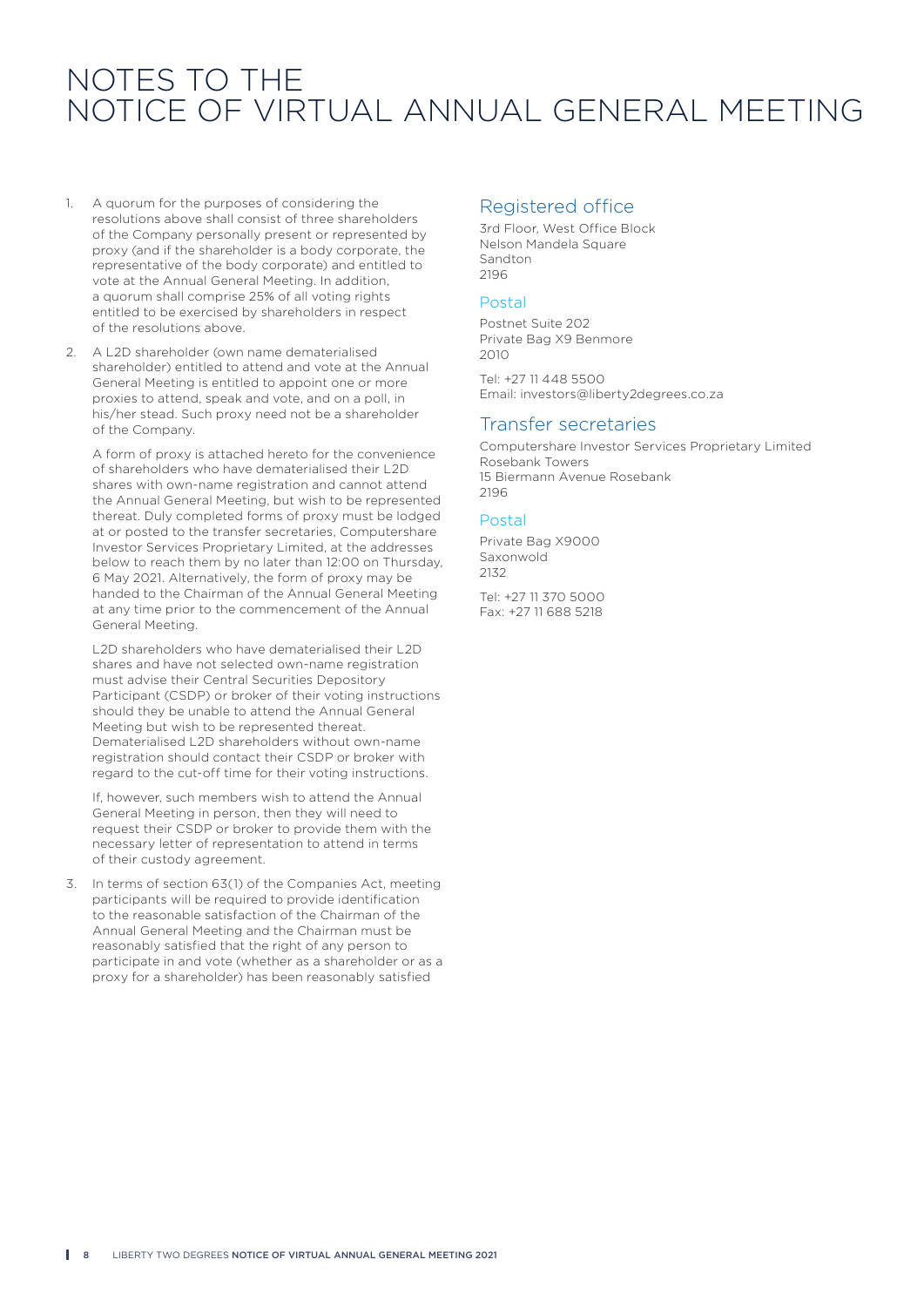# FORM OF PROXY

# Liberty Two Degrees Limited

(Incorporated in the Republic of South Africa) (Registration number: 2018/388906/06)

JSE share code: L2D ISIN: ZAE000260576 Registered as a REIT (L2D or the Company)

This form of proxy is for the use by L2D shareholders who are registered as own-name in dematerialised form, (own-name dematerialised L2D shareholders) only. L2D shareholders who have dematerialised their L2D shares, other than with own-name registration, are requested to contact their CSDP for a full understanding of the action required by them.

For use by own-name dematerialised L2D shareholders only at the Virtual Annual General Meeting of L2D shareholders to be held on Friday, 7 May 2021 at 12:00, or at any adjournment thereof.

Due to the COVID-19 (Coronavirus) pandemic, electronic participation at the meeting, rather than physical attendance is required. Shareholders are required to submit completed proxy forms as provided for in the Notice of Annual General Meeting in order for their votes to be counted. Shareholders are encouraged to vote in advance of the meeting to reduce unnecessary complexity and complications.

L2D shareholders who have dematerialised their L2D shares, other than with own-name registration, are requested to contact their CSDP for a full understanding of the action required by them.

| I/We                             |               | (name/s in block letters)     |  |  |
|----------------------------------|---------------|-------------------------------|--|--|
| of                               |               | (address)                     |  |  |
| Telephone number                 | Email address |                               |  |  |
| being the registered holder/s of |               | shares in L2D hereby appoint: |  |  |
|                                  |               | or failing him/her            |  |  |
| 2.                               |               | or failing him/her            |  |  |

3. The chairman of the annual general meeting,

as my/our Proxy to attend, speak and vote for me/us and on my/our behalf at the Annual General Meeting and at any adjournment thereof. Unless otherwise instructed, my/our Proxy will vote or abstain as he/she thinks fit.

|      | <b>Ordinary resolutions</b>                                                                                         | For | Against | Abstain |
|------|---------------------------------------------------------------------------------------------------------------------|-----|---------|---------|
|      | 1. To adopt the Annual Financial Statements for the year ended 31 December 2020                                     |     |         |         |
|      | Confirmation of directors appointed by the Board:                                                                   |     |         |         |
| 2.1  | Mr P Nelson                                                                                                         |     |         |         |
| 2.21 | Ms B Makhubedu                                                                                                      |     |         |         |
|      | 2.3 Dr P Makoalibe                                                                                                  |     |         |         |
|      | 2.4 Mr C Fwin                                                                                                       |     |         |         |
| 3.   | To re-elect the following audit and risk committee members:                                                         |     |         |         |
| 31   | Mr P Nelson                                                                                                         |     |         |         |
|      | 3.2 Ms B Makhubedu                                                                                                  |     |         |         |
|      | 3.3 Mr C Ewin                                                                                                       |     |         |         |
|      | 4. Reappointment of PwC Inc. as the auditors and note that Ms J Basson will be the individual<br>registered auditor |     |         |         |
|      | 5. Approval on an advisory, non-binding basis, the remuneration policy                                              |     |         |         |
|      | 6. Approval on an advisory, non-binding basis, the implementation report                                            |     |         |         |
|      | Placing 10% of the unissued shares under the control of the directors                                               |     |         |         |
|      | 8. General, but restricted authority to issue shares for cash                                                       |     |         |         |
|      | <b>Special resolutions</b>                                                                                          |     |         |         |
|      | 1. Fees payable to non-executive directors:                                                                         |     |         |         |
|      | Board - Chairman                                                                                                    |     |         |         |
|      | $1.2$ Board $-$ Lead Independent Director                                                                           |     |         |         |
| 1.3  | Board – Member                                                                                                      |     |         |         |
| 1.4  | Board — International Member                                                                                        |     |         |         |
|      | 1.5 Audit and Risk Committee - Chairman                                                                             |     |         |         |
|      | 1.6 Audit and Risk Committee - Member                                                                               |     |         |         |
| 1.7  | Social, Ethics and Transformation Committee - Chairman                                                              |     |         |         |
|      | 1.8 Social, Ethics and Transformation Committee - Member                                                            |     |         |         |
|      | 1.9 Remuneration and Nomination Committee - Chair                                                                   |     |         |         |
|      | 1.10 Remuneration and Nomination Committee - Member                                                                 |     |         |         |
| 1.11 | Other Committees meetings                                                                                           |     |         |         |
|      | 2. Financial assistance to related and inter-related parties                                                        |     |         |         |
|      | 3. General authority to repurchase shares                                                                           |     |         |         |

*\* See the directors standing for re-election on page 11 of this notice and proxy.*

| Signed at    | on this day            |      | of 2021            |
|--------------|------------------------|------|--------------------|
| Full names   |                        |      | (in block letters) |
| Signature(s) | Assisted by (Guardian) | Date | 2021               |

A shareholder entitled to attend and vote is entitled to appoint a Proxy to attend, speak, vote, and on a poll, vote in his stead, and such Proxy need not be a shareholder of L2D.

#### Registered office details

#### Postal

Postnet Suite 202 Private Bag X29 Benmore, 2010 Tel. +27 11 448 5500 3rd Floor, West Office Block, Nelson Mandela Square, Sandton, 2196

#### Transfer secretaries

# Postal

Computershare Investor Services Proprietary Limited Private Bag X9000, Saxonwold, 2132 Rosebank Towers, 15 Biermann Avenue, Rosebank, 2196 Tel. +27 11 370 5000 Fax. +27 11 688 5218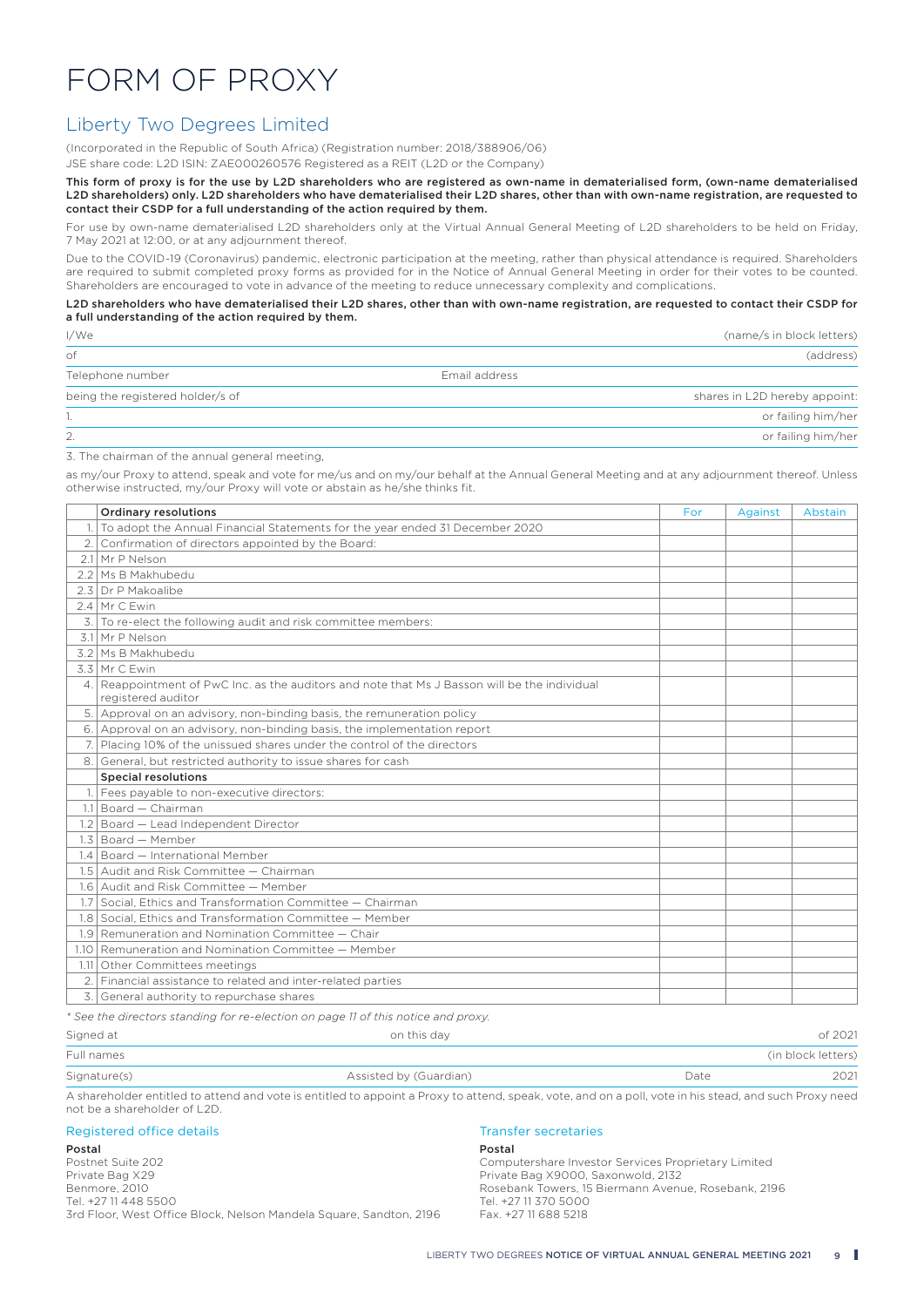# NOTES TO THE FORM OF PROXY

# Instructions on signing and lodging the proxy form

- 1. This form of proxy must only be used by own name dematerialised L2D shareholders.
- 2. If shareholders have dematerialised their shares with a CSDP or broker, other than own name dematerialised shareholders, they must arrange with the CSDP or broker concerned to provide them with the necessary authorisation to attend the Annual General Meeting and vote thereat or the shareholder concerned must instruct their CSDP or broker as to how they wish to vote in this regard. This must be done in terms of the agreement entered into between the shareholder and the CSDP or broker concerned.
- 3. A L2D shareholder entitled to attend and vote may insert the name of a proxy or the names of two alternative proxies of the shareholder's choice in the space provided, with or without deleting "the Chairman of the Annual General Meeting". A proxy need not be a shareholder of the Company. The person whose name stands first on the form of proxy and who is present at the Annual General Meeting will be entitled to act as proxy to the exclusion of those whose names follow.
- 4. A L2D shareholder is entitled to one vote on a show of hands and on a poll the L2D shareholder is entitled to one vote for each L2D share held. A L2D shareholder's instructions to the proxy must be indicated by inserting the relevant number of votes exercisable by the L2D shareholder in the appropriate box. Failure to comply with this will be deemed to authorise the proxy to vote or to abstain from voting at the Annual General Meeting as he/she deems fit in respect of all the L2D shareholders' votes.
- 5. A vote given in terms of an instrument of proxy shall be valid in relation to the Annual General Meeting notwithstanding the death of the person granting it, or the revocation of the proxy, or the transfer of the L2D shares in respect of which the vote is given, unless an intimation in writing of such death, revocation or transfer is received by the transfer secretaries, not less than 48 hours before the commencement of the Annual General Meeting.
- 6. If a L2D shareholder does not indicate on this form of proxy that his/her proxy is to vote in favour of or against any resolution or to abstain from voting, or gives contradictory instructions, or should any further resolution(s) or any amendment(s) which may properly be put before the Annual General Meeting be proposed, the proxy shall be entitled to vote as he/she thinks fit.
- 7. The Chairman of the Annual General Meeting may reject or accept any form of proxy which is completed and/or received, other than in compliance with these notes.
- 8. The completion and lodging of this form of proxy will not preclude the relevant L2D shareholder from attending the Annual General Meeting and speaking and voting in person thereat to the exclusion of any proxy appointed in terms hereof, should such L2D shareholder wish to do so, subject to the conditions stated herein.
- 9. Documentary evidence establishing the authority of a person signing this form of proxy in a representative capacity must be attached to this form of proxy, unless previously recorded by the Company or unless this requirement is waived by the Chairman of the Annual General Meeting.
- 10. A minor or any other person under legal incapacity must be assisted by his/her parent or guardian, as applicable, unless the relevant documents establishing his/her capacity are produced or have been registered by the Company.
- 11. Where there are joint holders of L2D shares:
	- any one holder may sign this form of proxy;
	- the vote(s) of the senior shareholder (for that purpose seniority will be determined by the order in which the names of L2D shareholders appear in the Company's register of L2D shareholders) who tenders a vote (whether in person or by proxy) will be accepted to the exclusion of the vote(s) of the other joint L2D shareholder(s).
- 12. Forms of proxy should be lodged with or mailed to the transfer secretaries to be received by no later than 12:00 on Thursday, 6 May 2021 (or 48 hours before any adjournment of the meeting which date, if necessary, will be notified in the press and on the Stock Exchange News Service). Alternatively, the form of proxy may be handed to the Chairman of the Annual General Meeting at any time prior to the commencement of the Annual General Meeting.
- 13. Any alteration or correction made to this form of proxy, other than the deletion of alternatives, must be initialled by the signatory/ies.